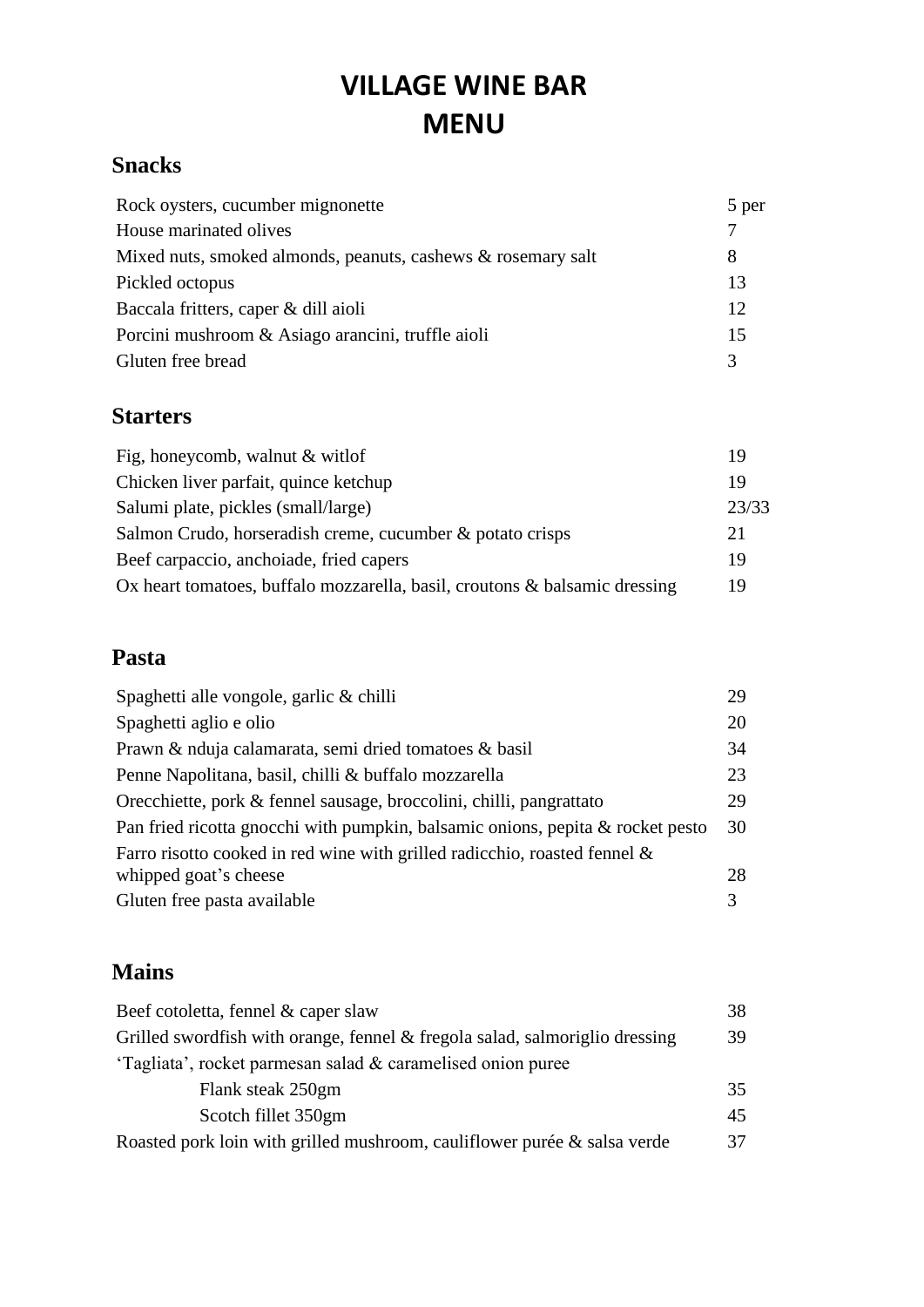#### **Sides**

| Shoestring fries, aioli                        |  |  |
|------------------------------------------------|--|--|
| Rosemary & garlic potatoes                     |  |  |
| Green beans & confit shallot                   |  |  |
| Cos, radicchio, mint, shallot & parmesan salad |  |  |

#### **DESSERTS**

Tiramisu 16

| Bomboloni with lemon curd $\&$ passion fruit | -16 |
|----------------------------------------------|-----|
|----------------------------------------------|-----|

Pistachio cannoli, praline 16

Chocolate marquise with hazelnut, raspberries & crème fraiche 18

Ice creams, peanut praline 15

Affogato espresso parfait & biscotti 10

with your choice of liqueur 19

Cheese with fennel crackers, bread & quince

**Marcel Petite Compte,** Gruyere made from cow's milk in the region of Jura 13

**Brillat Savarin** White mould cow's milk, deliciously creamy with a slightly chalky centre, France 13

**Chevre ashed** A soft, delicate, local goat's cheese made from fresh curd, dusted in ash, Australia14

**Saint Agur,** Made from cow's milk with added cream, from an old monastery recipe as a creamy & softer alternative to Roquefort 15

# **DESSERT WINES** Glass Bottle 2020 Elderton Golden Semillon, 375ml Adelaide Hills, SA 14 45 2018 Saracco Moscato d'Asti, 375ml Piedmont, Italy 42 2018 Braida Brachetto d'Acqui DOCG, 375ml Piedmont, Italy 45 2018 Le Tertre Du Lys D'or, 375ml Sauternes, France 19 65 2017 DeBortoli Noble One Botrytis, 375ml NSW 85 2019 Mount Horrocks Cordon Cut Riesling, 375ml Clare Valley, SA 78 2015 Les Lions de Suduiraut, 375ml Sauternes, France 85